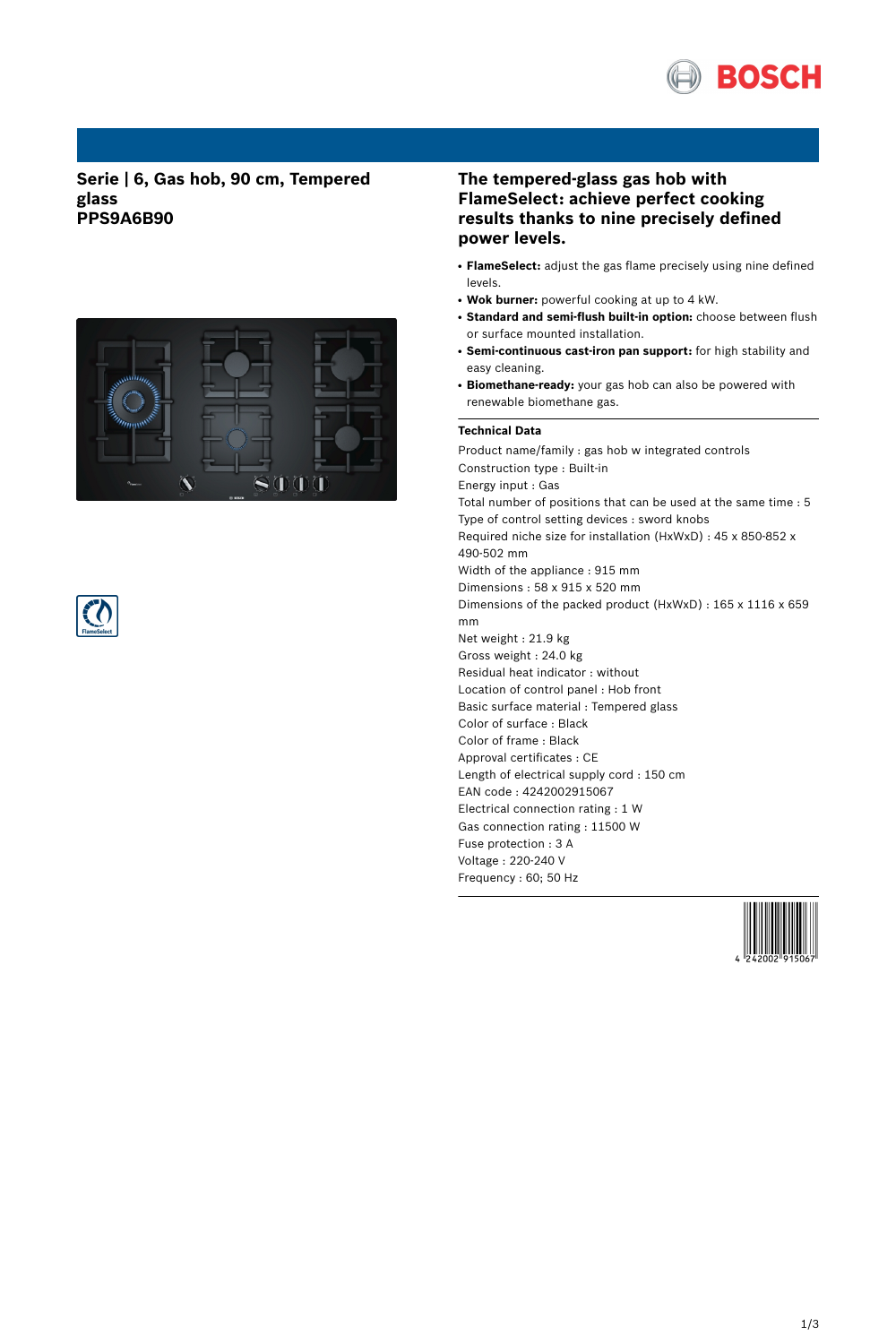

**Serie | 6, Gas hob, 90 cm, Tempered glass PPS9A6B90**

**The tempered-glass gas hob with FlameSelect: achieve perfect cooking results thanks to nine precisely defined power levels.**

ordered via the customer service. For nozzle change, please contact the customer service.

- Dimensions of the product (HxWxD mm): <sup>58</sup> <sup>x</sup> <sup>915</sup> <sup>x</sup> <sup>520</sup>
- Required niche size for installation (HxWxD mm) : <sup>45</sup> <sup>x</sup> <sup>850</sup> <sup>x</sup> (490 - 502)
- Min. worktop thickness: <sup>30</sup> mm
- Power cord: 1.5 <sup>m</sup>
- Connected load: 11.5 KW

#### **Design**

- Tempered glass surface, Black
- frameless design: install the hob either flush or slightly raised on the worktop
- Cast iron pan supports with rubber feet

#### **Usage convenience**

- FlameSelect: precisely control and adjust the flame in nine defined levels.
- Design co-ordinated control dials: easily access dials in front with strong grip for effortless turning.
- Ignition via control dials: just push and turn the dials to ignite the flame.

#### **Burners and power**

- <sup>5</sup> gas burners:
- Left: wok burner up to <sup>4</sup> KW (depending on gas type)
- Center front: economy burner up to <sup>1</sup> KW (depending on gas type)
- Center rear: standard burner up to 1.75 KW (depending on gas type)
- Right rear: high-speed burner up to <sup>3</sup> KW (depending on gas type)
- Right front: standard burner up to 1.75 KW (depending on gas type)

#### **Safety**

- Flame failure safety device: prevents unwanted gas flow when flame goes out.

### **Installation (gas types & measurements)**

- Usable for: Nat gas L/LL G25/20mbar(DE) NG H/E 20mbar, E+ 20/25mbar Natural gas H 25 mbar (HU) Natural gas L 25 mbar (NL) Liquid gas G30,31 28-30/37mbar Liquid gas G30 37 mbar (PL) Liquid gas 50 mbar
- Pre-set for natural gas
- Nozzle set for LPG jets included. Connection to 28-30/37 mbar bottled gas. Nozzles for all other gas types can be